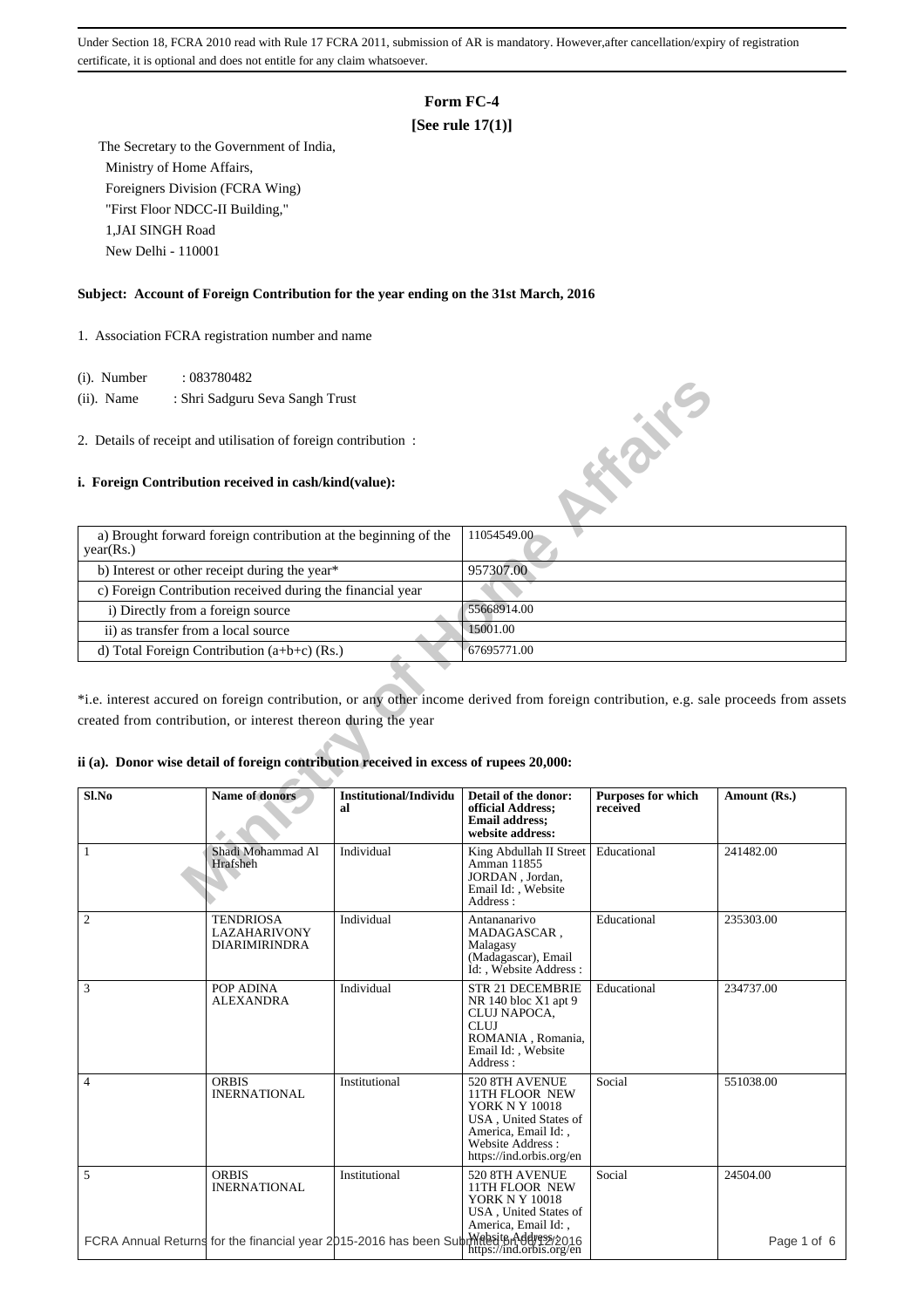| Sl.No  | Name of donors  | <b>Institutional/Individu</b><br>al | Detail of the donor:<br>official Address:<br><b>Email address;</b><br>website address:                                    | <b>Purposes for which</b><br>received | Amount (Rs.) |
|--------|-----------------|-------------------------------------|---------------------------------------------------------------------------------------------------------------------------|---------------------------------------|--------------|
| 6      | Seva Foundation | Institutional                       | 1786 FITH STREET<br><b>BERKELEY CA</b><br>94710 USA, United<br>States of America,<br>Email Id:, Website<br>Address:       | Social                                | 204000.00    |
| $\tau$ | Seva Foundation | Institutional                       | 1786 FITH STREET<br><b>BERKELEY CA</b><br>94710 USA, United<br>States of America,<br>Email Id:, Website<br>Address:       | Social                                | 898962.00    |
| 8      | Seva Foundation | Institutional                       | 1786 FITH STREET<br><b>BERKELEY CA</b><br>94710 USA, United<br>States of America,<br>Email Id:, Website<br>Address:       | Social                                | 126644.10    |
| 9      | Seva Foundation | Institutional                       | 1786 FITH STREET<br><b>BERKELEY CA</b><br>94710 USA, United<br>States of America.<br>Email Id:, Website<br>Address:       | Social                                | 129936.00    |
| 10     | HelpMeSee Inc   | Institutional                       | 20 West 36th Street<br>Suite 700<br>New York NY 10018<br>8005, United States of<br>America, Email Id:<br>Website Address: | Social                                | 2709000.00   |
| 11     | Seva Foundation | Institutional                       | 1786 FITH STREET<br><b>BERKELEY CA</b><br>94710 USA, United<br>States of America,<br>Email Id:, Website<br>Address:       | Social                                | 1014323.00   |
| 12     | Seva Foundation | Institutional                       | 1786 FITH STREET<br><b>BERKELEY CA</b><br>94710 USA, United<br>States of America,<br>Email Id:, Website<br>Address:       | Religious                             | 612903.00    |
| 13     | Sight savers    | Institutional                       | 45 Okhla Industrial<br><b>Estate Phase III</b><br>New Delhi 110 020,<br>India, Email Id:,<br>Website Address:             | Social                                | 992707.00    |
| 14     | Seva Foundation | Institutional                       | 1786 FITH STREET<br><b>BERKELEY CA</b><br>94710 USA, United<br>States of America,<br>Email Id:, Website<br>Address:       | Social                                | 3157819.00   |
| 15     | Seva Foundation | Institutional                       | 1786 FITH STREET<br><b>BERKELEY CA</b><br>94710 USA, United<br>States of America,<br>Email Id:, Website<br>Address:       | Social                                | 1031799.90   |
| 16     | Seva Foundation | Institutional                       | 1786 FITH STREET<br><b>BERKELEY CA</b><br>94710 USA, United<br>States of America,<br>Email Id:, Website<br>Address:       | Social                                | 587258.00    |
| 17     | Sight savers    | Institutional                       | 45 Okhla Industrial<br><b>Estate Phase III</b><br>New Delhi 110 020,<br>India, Email Id:,<br>Website Address:             | Social                                | 3142500.00   |
| 18     | Sight savers    | Institutional                       | 45 Okhla Industrial<br>Estate Phase III<br>New Delhi 110 020,<br>India, Email Id:,<br>Website Address:                    | Social                                | 691000.00    |
| 19     | Sight savers    | Institutional                       | 45 Okhla Industrial<br><b>Estate Phase III</b><br>New Delhi 110 020,<br>India, Email Id:,<br>Website Address:             | Social                                | 700000.00    |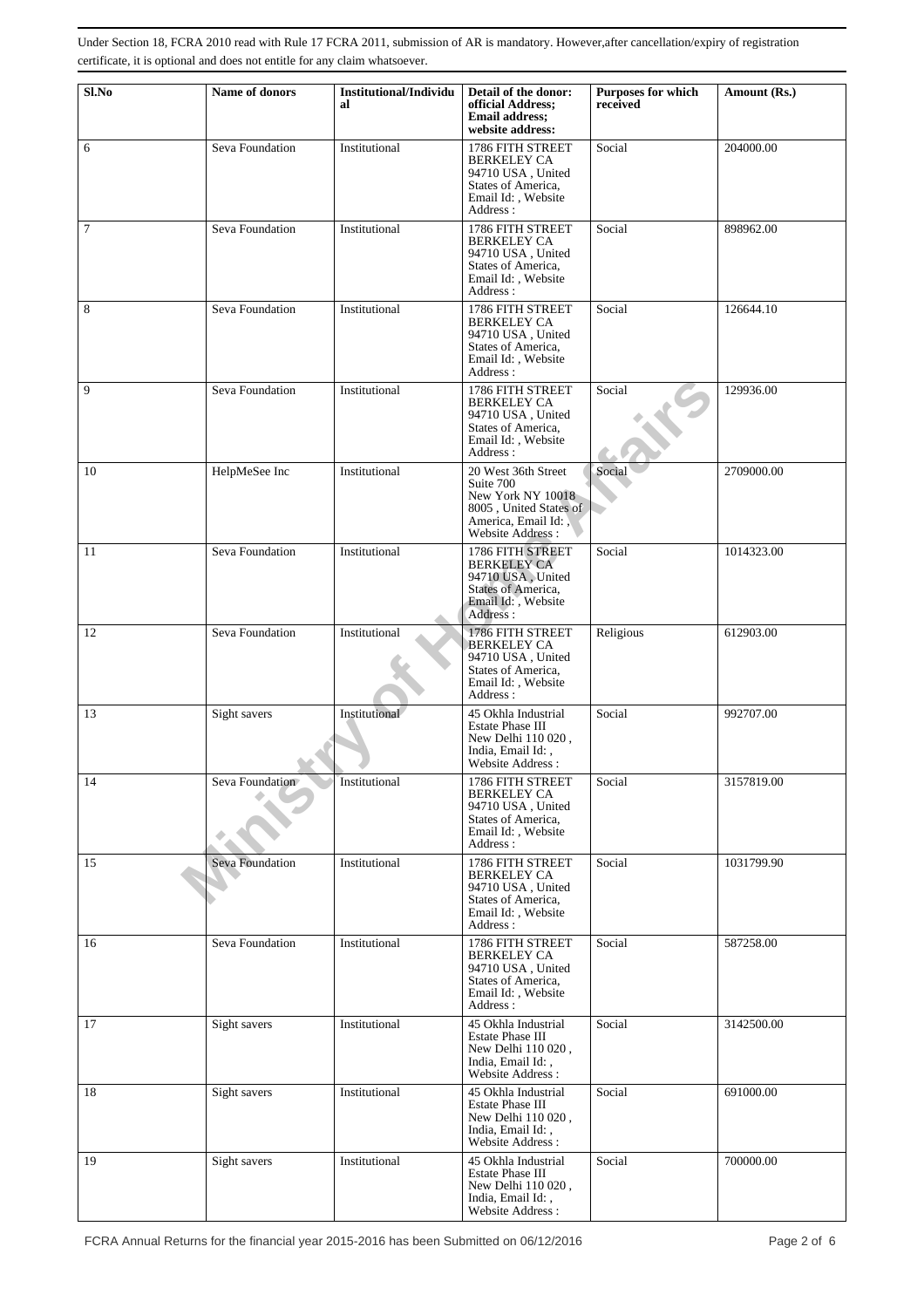| Sl.No | Name of donors                           | <b>Institutional/Individu</b><br>al | Detail of the donor:<br>official Address;<br><b>Email address:</b><br>website address:                                                | Purposes for which<br>received | Amount (Rs.) |
|-------|------------------------------------------|-------------------------------------|---------------------------------------------------------------------------------------------------------------------------------------|--------------------------------|--------------|
| 20    | Sight savers                             | Institutional                       | 45 Okhla Industrial<br>Estate Phase III<br>New Delhi 110 020.<br>India, Email Id:,<br>Website Address:                                | Social                         | 377533.00    |
| 21    | Sight savers                             | Institutional                       | 45 Okhla Industrial<br>Estate Phase III<br>New Delhi 110 020,<br>India, Email Id: .<br>Website Address:                               | Social                         | 2251800.00   |
| 22    | Sight savers                             | Institutional                       | 45 Okhla Industrial<br><b>Estate Phase III</b><br>New Delhi 110 020,<br>India, Email Id:,<br>Website Address:                         | Social                         | 848300.00    |
| 23    | Sight savers                             | Institutional                       | 45 Okhla Industrial<br>Estate Phase III<br>New Delhi 110 020,<br>India, Email Id:,<br>Website Address:                                | Social                         | 786000.00    |
| 24    | Sight savers                             | Institutional                       | 45 Okhla Industrial<br>Estate Phase III<br>New Delhi 110 020,<br>India, Email Id:,<br>Website Address:                                | Social                         | 2911234.00   |
| 25    | HelpMeSee Inc                            | Institutional                       | 20 West 36th Street<br>Suite 700<br>New York NY 10018<br>8005, United States of<br>America, Email Id:,<br>Website Address:            | Social                         | 25265400.00  |
| 26    | RADHIKA SHAH                             | Individual                          | <b>486 PACKER AVE</b><br><b>FRANKLIN LAKES</b><br>07417 NJ USA,<br><b>United States of</b><br>America, Email Id:,<br>Website Address: | Social                         | 149120.00    |
| 27    | <b>CHETAN R SHAH</b>                     | Individual                          | 34 AUTUMN LN<br><b>EAST BRUNSWICK</b><br>NJ 08816, United<br>States of America,<br>Email Id:, Website<br>Address:                     | Social                         | 63019.00     |
| 28    | VINOO G MAJITHIA                         | Individual                          | <b>806 NEWARK AVE</b><br>JERSEY CITY NJ<br>07306 3809, United<br>States of America,<br>Email Id: , Website<br>Address:                | Social                         | 31425.00     |
| 29    | AJAY AND SEEMA<br><b>PATEL</b>           | Individual                          | <b>22 EAST CAVALRY</b><br><b>DRIVE NEW CITY</b><br>NY 10956, United<br>States of America,<br>Email Id:, Website<br>Address:           | Social                         | 165187.00    |
| 30    | <b>GIRISH AND</b><br>KALPANA PATEL       | Individual                          | <b>DUNKIN DOUNT 361</b><br>ROUTE 59<br>WEST NYACK NY<br>10994, United States<br>of America, Email Id:,<br>Website Address:            | Social                         | 307302.00    |
| 31    | <b>SAMEER AND</b><br><b>JESMIN PATEL</b> | Individual                          | <b>DUNKIN DOUNT 361</b><br>ROUTE 59<br>WEST NYACK NY<br>10994, United States<br>of America, Email Id:,<br>Website Address:            | Social                         | 337046.00    |
| 32    | RADHIKA SHAH                             | Individual                          | <b>486 PACKER AVE</b><br><b>FRANKLIN LAKES</b><br>07417 NJ USA,<br>United States of<br>America, Email Id:,<br>Website Address:        | Social                         | 49698.00     |
| 33    | <b>MARUTI TRUST</b>                      | Institutional                       | <b>39 WARDENS WALK</b><br>LEICESTER FOREST<br>EAST, United<br>Kingdom, Email Id:,<br>Website Address:                                 | Social                         | 1372000.00   |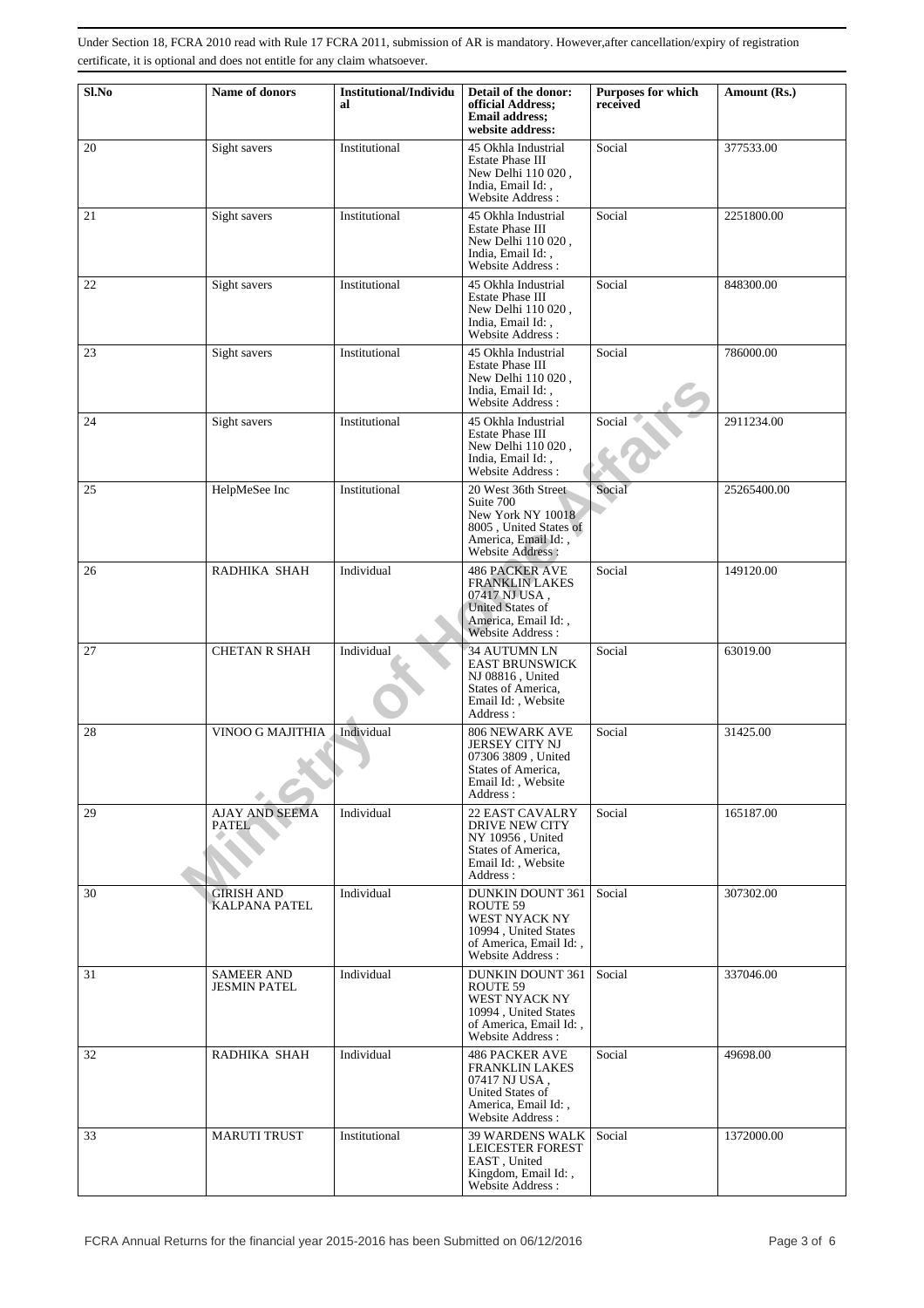| Sl.No | Name of donors                            | <b>Institutional/Individu</b><br>al | Detail of the donor:<br>official Address;<br><b>Email address:</b><br>website address:                                                    | Purposes for which<br>received | Amount (Rs.) |
|-------|-------------------------------------------|-------------------------------------|-------------------------------------------------------------------------------------------------------------------------------------------|--------------------------------|--------------|
| 34    | HARSHA SHAH                               | Individual                          | <b>75 WOODBUG ROAD</b><br>EDISON NJ 08820,<br>United States of<br>America, Email Id:,<br>Website Address:                                 | Social                         | 32661.00     |
| 35    | <b>SAMEER AND</b><br><b>JESMIN PATEL</b>  | Individual                          | <b>DUNKIN DOUNT 361</b><br>ROUTE <sub>59</sub><br>WEST NYACK NY<br>10994, United States<br>of America. Email Id: .<br>Website Address:    | Social                         | 196525.00    |
| 36    | <b>GIRISH AND</b><br><b>KALPANA PATEL</b> | Individual                          | <b>DUNKIN DOUNT 361</b><br>ROUTE 59<br>WEST NYACK NY<br>10994, United States<br>of America, Email Id:,<br>Website Address:                | Social                         | 196525.00    |
| 37    | ANANDBHAI PATEL                           | Individual                          | <b>486 PACKER AVE</b><br><b>FRANKLIN</b><br>NJ 07417 USA,<br>United States of<br>America, Email Id:,<br>Website Address:                  | Social                         | 1250000.00   |
| 38    | HARSHA SHAH                               | Individual                          | <b>75 WOODBUG ROAD</b><br>EDISON NJ 08820.<br>United States of<br>America, Email Id: .<br>Website Address:                                | Social                         | 66074.00     |
| 39    | <b>HARSHA SHAH</b>                        | Individual                          | <b>75 WOODBUG ROAD</b><br>EDISON NJ 08820,<br>United States of<br>America, Email Id:,<br><b>Website Address:</b>                          | Social                         | 64894.00     |
| 40    | <b>NOK FOUNDATION</b>                     | Institutional                       | NEW DELHI, India,<br>Email Id: , Website<br>Address:                                                                                      | Social                         | 317351.00    |
| 41    | <b>HARSHA SHAH</b>                        | Individual                          | <b>75 WOODBUG ROAD</b><br>EDISON NJ 08820,<br>United States of<br>America, Email Id:,<br>Website Address:                                 | Social                         | 31581.00     |
| 42    | <b>JAINA</b>                              | Individual                          | <b>12 ASCOT PLACE</b><br><b>NORTH</b><br><b>BRUNSWICK NJ</b><br>08902 USA, United<br>States of America.<br>Email Id:, Website<br>Address: | Social                         | 930613.01    |
| 43    | HARSHA SHAH                               | Individual                          | 75 WOODBUG ROAD<br>EDISON NJ 08820,<br>United States of<br>America, Email Id:,<br>Website Address:                                        | Social                         | 138709.00    |
| 44    | <b>MARUTI TRUST</b>                       | Institutional                       | <b>39 WARDENS WALK</b><br><b>LEICESTER FOREST</b><br>EAST, United<br>Kingdom, Email Id:,<br>Website Address:                              | Social                         | 228000.00    |

(b). Cumulative purpose-wise amount of all foreign contribution donation received :

| Sl.No | <b>Purpose</b>                | moun.                             |
|-------|-------------------------------|-----------------------------------|
|       | $\sim$<br>$\bullet$<br>Social | $\sim$<br>4.OU<br>בכססכר -<br>. . |

### **(iii). Details of Utilization of foreign contribution:**

| a. Total Utilization* for projects as per aims and<br>objectives of the association (Rs.) | 58637987.20 |
|-------------------------------------------------------------------------------------------|-------------|
| b. Total Administrative Exprenses as provided in Rule<br>5, FCRA 2011 (Rs.)               | 3487.50     |
| c. Total invested in term deposits (Rs.)                                                  | 0.00        |
| d. Total Purchase of fresh assets (Rs.)                                                   | 10935882.00 |
| Total utilization in the year(Rs.) $(a+b+d)$                                              | 69577356.70 |

 $*$  FCRA Annual Returns for the financial year 2015-2016 has been Submitted on 06/12/2016<br>FICR affirmed that the utilisation of foreign contribution is not in contravention of the provisions contained in proviso to Scilon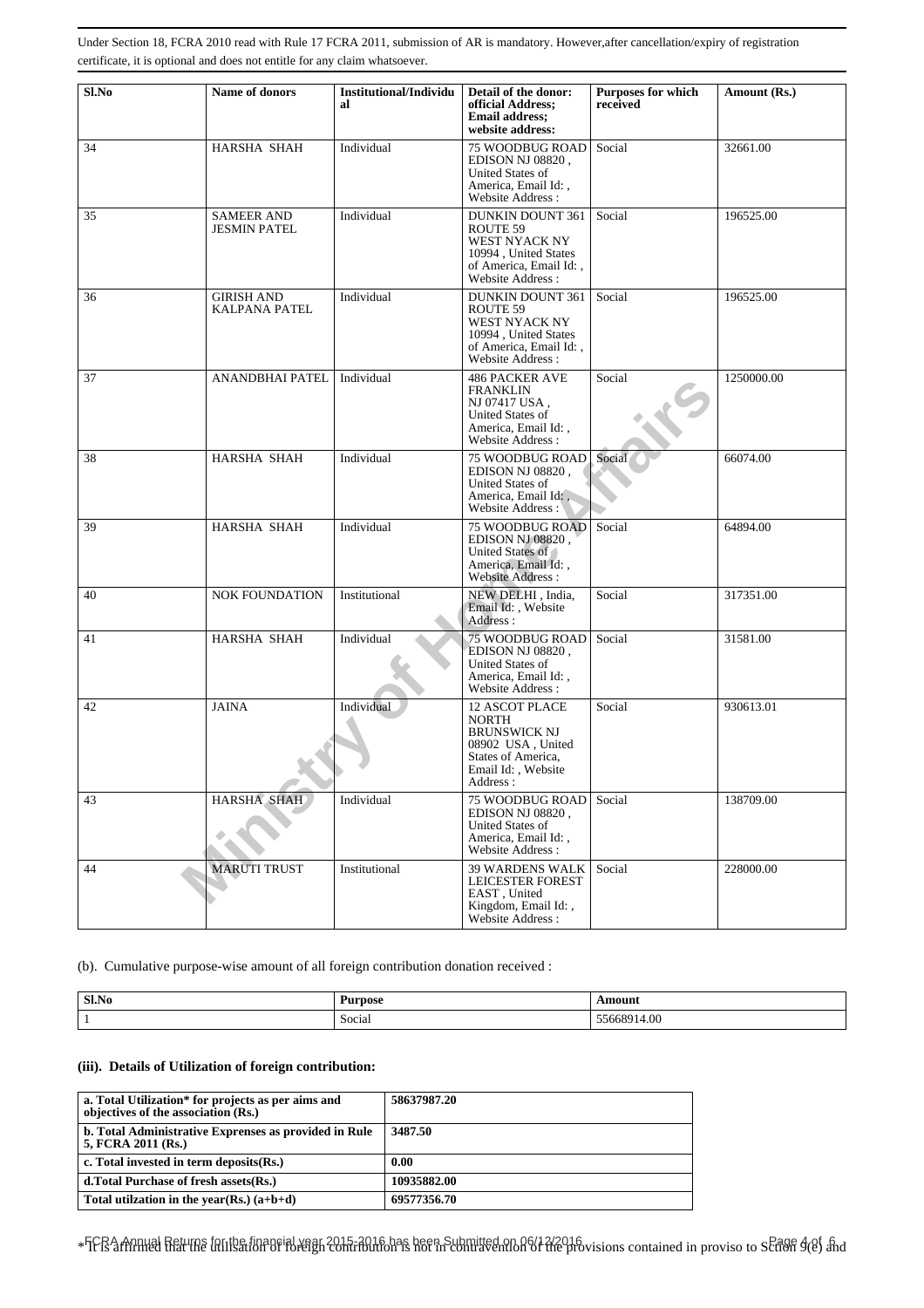Section 12(4)(f) of the Act which states that the acceptance of foreign contribution is not likely to affect prejudically.

(A) the soverignty and integrity of india; or.

(B) the security, strategic, scientific or echnomic interest of the state; or

(C) the public interest; or

(D) freedom or fairness of election to any legistature; or

(E) friendly relations with any foreign state; or

(F) harmony between religious, racial, social, lingusitic or relgional groups, castes or communities

| Sl.No | <b>Name of Bank</b>   | <b>Branch Address</b> (With<br>pincode)                                                                                            | <b>IFSC</b> Code | <b>Account No</b> |
|-------|-----------------------|------------------------------------------------------------------------------------------------------------------------------------|------------------|-------------------|
|       | <b>BANK OF BARODA</b> | <b>BACKBAY</b><br>RECLAMATION, RAM<br>MAHAL, 8, DINSHAW<br>VACHHA ROAD.<br><b>MUMBAI 400020,</b><br>MUMBAI, Maharashtra,<br>Mumbai | BARBOBACKBA      | XXXXXXXXXX3199    |

| iv. Balance of unutilized foreign contribution, in<br>cash/bank, at the end of the year(Rs.): |                                                      | 6626955.00                                                                                                                         |                    |                   |  |  |
|-----------------------------------------------------------------------------------------------|------------------------------------------------------|------------------------------------------------------------------------------------------------------------------------------------|--------------------|-------------------|--|--|
| v. Total number of foreigner working(salaried/in<br>honorary capacity.                        |                                                      | HONE<br>2                                                                                                                          |                    |                   |  |  |
|                                                                                               |                                                      | 3. (a) Details of designated Fc bank account for receipt of Foreign Contribution (As on 31st March of the year ending):            |                    |                   |  |  |
| Sl.No                                                                                         | <b>Name of Bank</b>                                  | <b>Branch Address</b> (With<br>pincode)                                                                                            | <b>IFSC</b> Code   | <b>Account No</b> |  |  |
| $\mathbf{1}$                                                                                  | <b>BANK OF BARODA</b>                                | <b>BACKBAY</b><br>RECLAMATION, RAM<br>MAHAL, 8, DINSHAW<br>VACHHA ROAD,<br><b>MUMBAI 400020,</b><br>MUMBAI, Maharashtra,<br>Mumbai | <b>BARBOBACKBA</b> | XXXXXXXXXX3199    |  |  |
|                                                                                               |                                                      | 3. (b) Details of all utilization bank accounts for utilization of Foregin Contribution (As on 31st March of the year ending)      |                    |                   |  |  |
| Sl.No                                                                                         | <b>Name of Bank</b>                                  | <b>Branch Address</b> (With<br>pincode)                                                                                            | <b>IFSC Code</b>   | <b>Account No</b> |  |  |
| $\mathbf{1}$                                                                                  | <b>UNION BANK OF INDIA</b>                           | <b>GUNA, MADHYA</b><br>PRADESH, 473001,<br>GUNA, Madhya Pradesh,<br>Guna                                                           | <b>UBINO541061</b> | XXXXXXXXXXX2887   |  |  |
| $\overline{2}$                                                                                | <b>UNION BANK OF INDIA</b>                           | GUNA, MADHYA<br>PRADESH 473001. GUNA.<br>Madhya Pradesh, Guna                                                                      | <b>UBINO541061</b> | XXXXXXXXXXX2888   |  |  |
| 3                                                                                             | <b>UNIÓN BANK OF INDIA</b>                           | GUNA, MADHYA<br>PRADESH, 473001,<br>GUNA, Madhya Pradesh,<br>Guna                                                                  | <b>UBINO541061</b> | XXXXXXXXXXX2889   |  |  |
| $\overline{4}$                                                                                | UNION BANK OF INDIA                                  | <b>JANKIKUND,</b><br>CHITRAKOOT, MADHYA<br>PRADESH,<br>CHITRAKOOT, Madhya<br>Pradesh, Satna                                        | <b>UBINO542148</b> | XXXXXXXXXXX5599   |  |  |
| 5                                                                                             | <b>UNION BANK OF INDIA</b>                           | <b>JANKIKUND.</b><br>CHITRAKOOT MADHYA<br>PRADESH 210204,<br>JANKIKUND, Madhya<br>Pradesh, Satna                                   | <b>UBINO542148</b> | XXXXXXXXXXX0207   |  |  |
| 6                                                                                             | UNION BANK OF INDIA                                  | JANKIKUND,<br>CHITRAKOOT, MADHYA<br>PRADESH, 210201.<br>JANKIKUND, Madhya<br>Pradesh, Satna                                        | <b>UBINO542148</b> | XXXXXXXXXXX0615   |  |  |
| 7                                                                                             | UNION BANK OF INDIA                                  | JANKIKUND,<br>CHITRAKOOT, MADHYA<br>PRADESH 210204.<br>JANKIKUND, Madhya<br>Pradesh, Satna                                         | <b>UBINO542148</b> | XXXXXXXXXXX1571   |  |  |
| 8                                                                                             | UNION BANK OF INDIA                                  | <b>JANKIKUND,</b><br>CHITRAKOOT, MADHYA<br>PRADESH 210204,<br>JANKIKUND, Madhya                                                    | <b>UBINO542148</b> | XXXXXXXXXX1572    |  |  |
|                                                                                               | FCRA Annual Returns for the financial year 2015-2016 | Pradesh, Satna<br>has heen Submitted on 06/12/2016                                                                                 |                    | Page 5 of 6       |  |  |